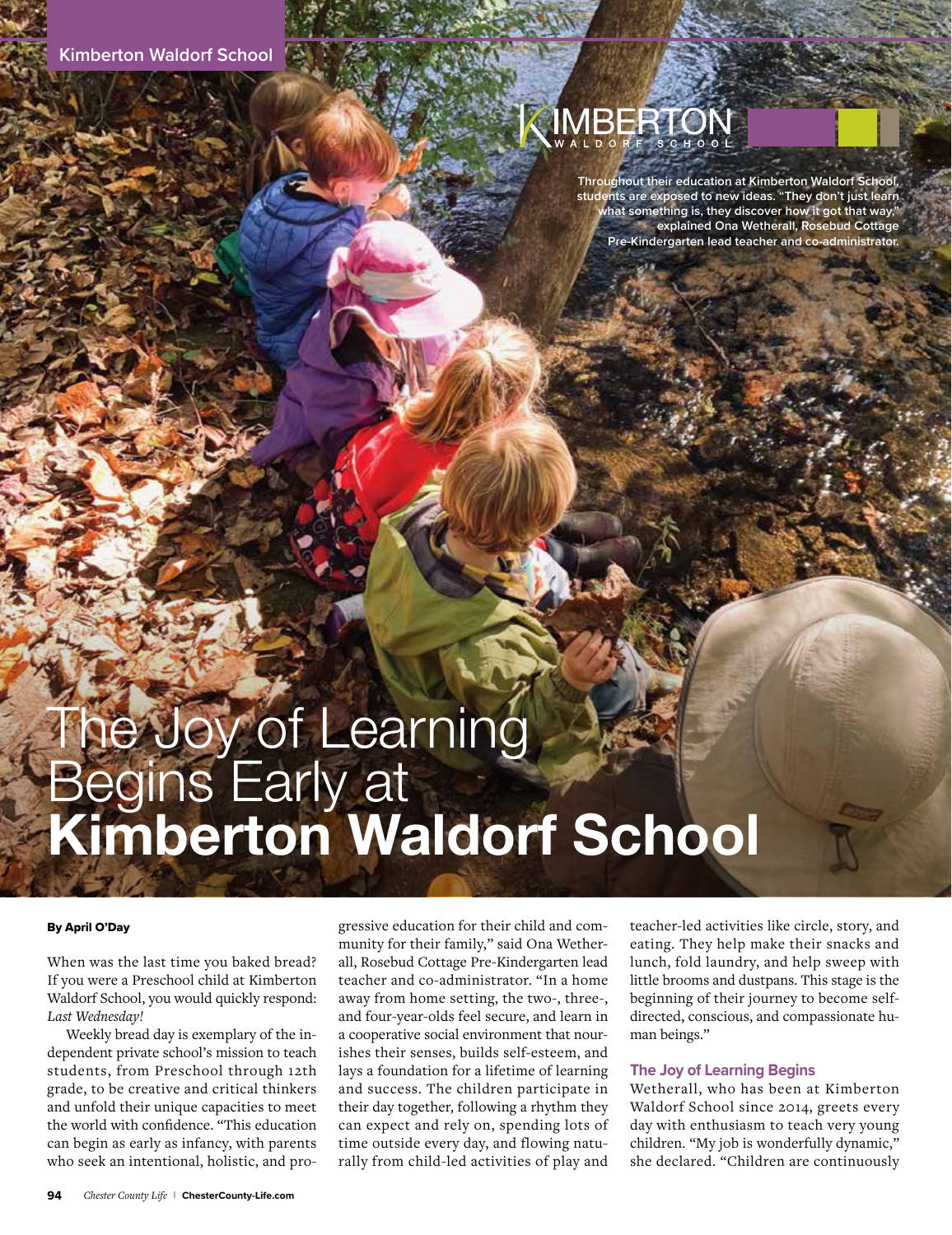

portunity to be challenged, learn, and grow from their unique developmental stage in a diverse and enriching social environment. We align creative developmental activities with emerging cognitive, emotional, and physical stages of growth. Because our students are so engaged with their learning environment, children's natural ability to be joyful is able to shine through, and we are supporting a foundation for a lifetime of joy in learning and work."

The unique, responsibility-building Waldorf teaching method is introduced in Preschool. It is acclaimed and appreciated by parents. They observe their children evolving into self-confident human beings with selfesteem, secure in who they are as individuals.

Throughout their education at Kimberton Waldorf School, students are exposed to new ideas. "They don't just learn what something is," declared Wetherall, "they

To ensure students evolve into independent thinkers and experience the joy of learning from Preschool through high school graduation, Kimberton Waldorf School educates the whole child: head, heart, and hands.

growing, developing, and changing; socially, emotionally, physically, and cognitively, and it is an honor and privilege to be a part of the process. Being genuine and bringing who I am to the children is not only a gift, but essential to my work's success because children know and learn from what is real. I also love working with and supporting parents in a holistic and engaged school community and getting to work with and support wonderful colleagues as we continuously work to have our education be innovative and meeting our students in the very best way. Most of all," she summed up, "I deeply appreciate the responsibility I have to bring my very best self as a model for imitation to the young students in my care, knowing I'm sharing in laying the foundation for the rest of their lives."

The Preschool presents a family-like environment where children begin their relationship-based education. "The little ones learn from the big ones," noted Wetherall. "The big ones help take care of the little ones. They spend two years in Pre-Kindergarten and two years in Kindergarten. The first year, they are the followers. The second year, they become the leaders. This is an example of how our pedagogy is designed to meet the children in a developmentally appropriate way, offering our students the op-

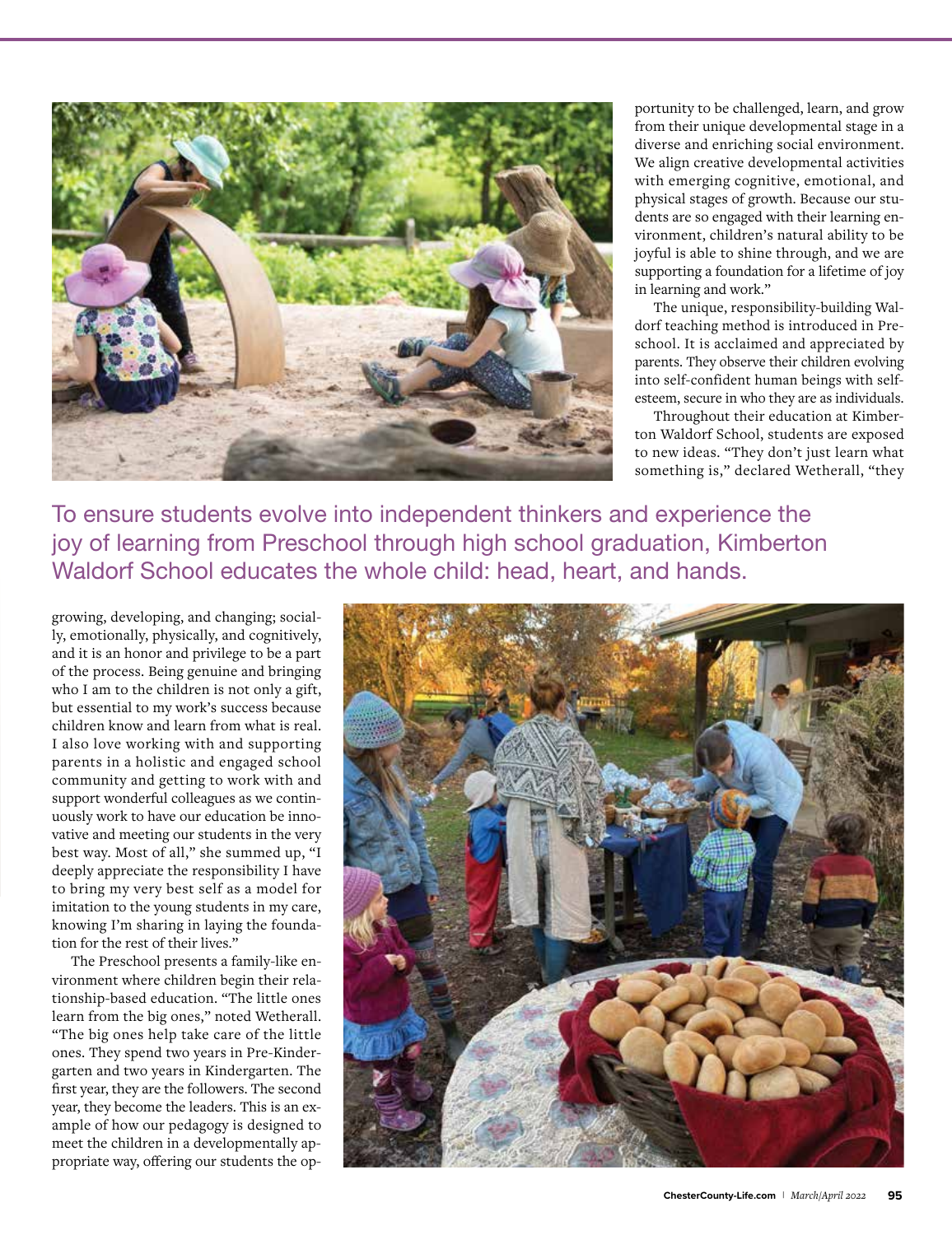## **Kimberton Waldorf School**

discover how it got that way. Instead of stating, *This is how it works*, we say, *Let's figure out why it works this way by truly going through the process … actually doing it.*" This experiential, hands-on, cooperative learning is not only engaging and fun, it supports students to become critical, innovative thinkers."

### **Educating the Whole Child**

To ensure students evolve into independent thinkers and experience the joy of learning from Preschool through high school graduation, Kimberton Waldorf School educates the whole child: head, heart, and hands. A well-balanced curriculum of academics, arts, and practical experiences engages students intellectually, emotionally, and physically. A Preschool tot is as comfortable making bread as a high school student is solving quadratic equations. Whether preparing their own snack, writing a research paper, acting in a play, performing a piano sonata, or growing organic food, they develop confidence in themselves as thinkers and creative doers. Their education fully prepares them to make, design, collaborate, and to think for themselves.

"To meet these goals, we strive to be current, innovative, and relevant," insisted Wetherall. "We focus not only on academics, but social and emotional wellbeing, too. Kimberton Waldorf students learn to be smart in their hearts. We help them find their places in the world. In Preschool, we foster a sense of wonder and imagination that sets the foundation for their entire school journey."

As a parent of three Kimberton Waldorf students, Wetherall sees the value of its education, philosophy, and strong value system. "My children are getting to know themselves from so many perspectives," she remarked. "Additionally, they are very empathetic to their classmates and the people around them, even if something is challenging. As I parent, I really value and appreciate the kind, fair, and benevolent people they are becoming."

In closing, Wetherall spoke about Kimberton Waldorf School's 1st through 12th grade programing. "Our academics are exceptionally vigorous, and our subject classes are inwoven with and support academics, meet students developmentally, and teaching the children beautiful and practical skills. Children learn to knit, sing, play instruments, grow food, care for animals, and be stewards to the land. There are sub-



A Preschool tot is as comfortable making bread as a high school student is solving quadratic equations.